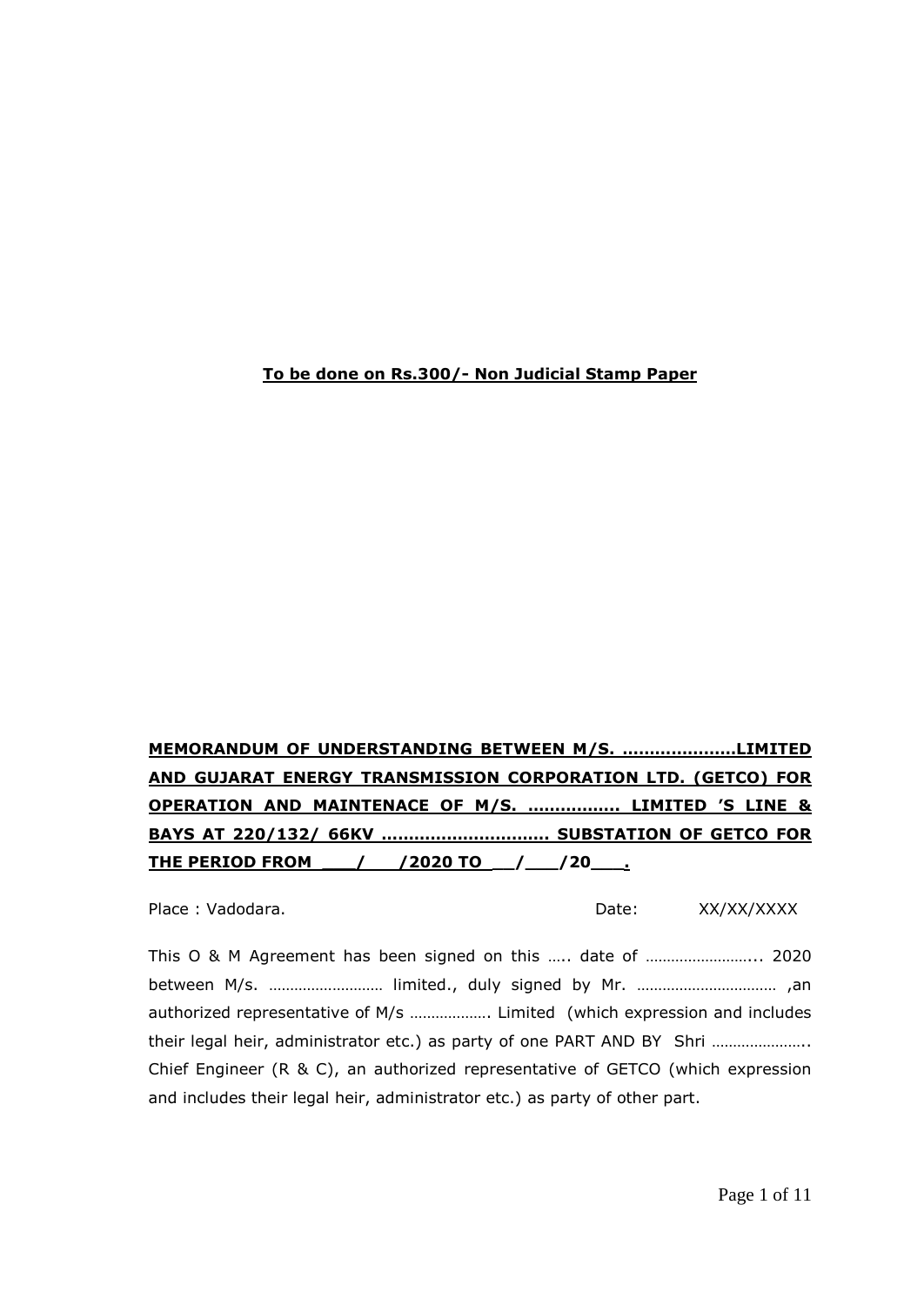#### **1.0 INTRODUCTION**:

- **1.1** The following 66KV line/cable of M/s. ……………………………. Limited has been planned for commissioning with respect to the Bulk Power Transmission between 220/132/66 KV GETCO ……………….. substation to 66/33 KV …………………. substation of M/s ……………………… Limited. which is the dedicated line.
	- (I) 66KV Line connectivity (Commercial Operation w.e.f. \_\_\_\_\_\_\_\_\_\_)
- **1.2** This Line is terminated at 66KV ………………………….. substation of GETCO. Although the M/S….………………. Limited may have built this line it has been agreed that maintenance of line and bays shall be carried out by GETCO as the line is terminating at GETCO substation and shall be integrated with GETCO grid. Consequently, the O & M Agreement has been prepared with details, terms, conditions and scope of work as below;
- **1.3** The Agreement shall become effective from the date of Commissioning/taking over of the 220/132/66 Kv Line & Bays. In the instant case shall be the date of Commissioning/ taking over is ………………………….

#### **2.0 SCOPE OF WORK:**

GETCO will carry out the Operation and Maintenance of terminal equipments of the following M/s ………………………… limited bay.

- (I) 66KV M/s …………………… limited bay at 132/66KV GETCO …………………………. substation (Commercial Operation w.e.f. dtd. \_\_\_\_\_\_\_\_\_\_\_)
- (II) 66 Kv line from M/s …………………… limited to 66 kv GETCO substation (Dedicated line)

#### **2.1 GETCO`S RESPONSIBILITIES:**

- (I) Operation of the above line & bays.
- (II) The Maintenance of the equipment in the (GETCO's premises) bay including routine testing of protection and PLCC at the cost of M/s ............................. Limited.
- (III) Maintenance of 66 Kv …………………………..line.
- **2.2** No hot line maintenance on substation equipment would be undertaken.
- **2.3** Testing, repairing and maintenance of all common equipments accessories like batteries, chargers, illumination, etc. will be in the GETCO `s scope. All major Equipment will be tested, repaired and maintained at the cost of M/s ............................. Limited and GETCO shall not bear the cost of major equipment replacement due to failure or damage.
- **2.4** In case of breakdown or damage of 220/132/66 Kv tower or conductor or cable or amy major equipment associated with the dedicated line, the same will be repaired and reinstated at the cost of M/s ......................... Limited and GETCO shall not bear the cost of major equipment replacement due to failure or damage.
- **2.5** Cost of T&P available at the concerned GETCO substation requires to be used for all types of repairs will be considered within the scope of O&M charges. The services of GETCO personnel for repairs like replacement of circuit breaker poles etc. shall also be within the scope of this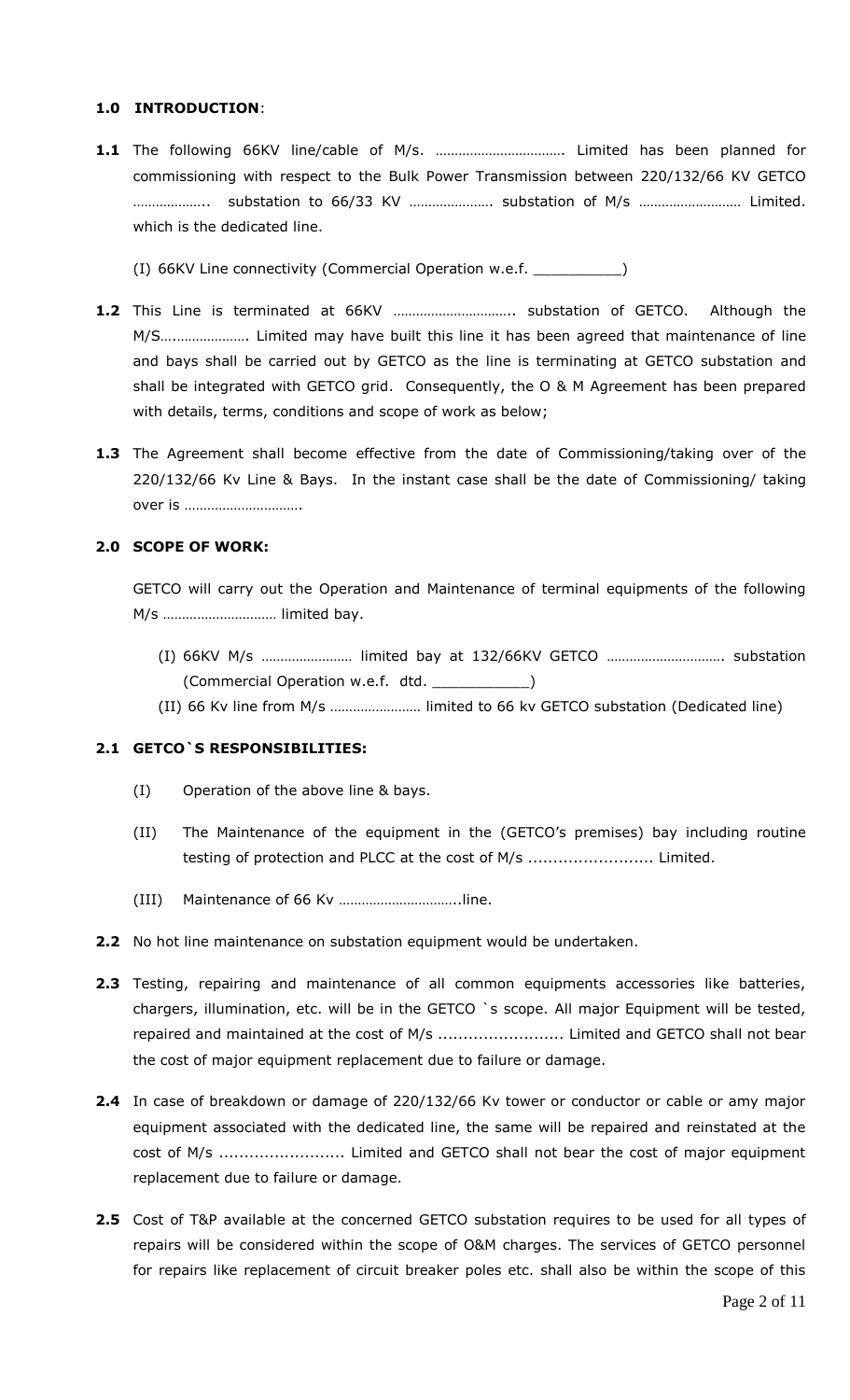O&M contract. In case, services of the manufactures or any outside agency are required for particular occasion M/s. .............................. limited will arrange for the same at its own cost. Services of GETCO staff and vehicles etc. utilized in emergency for replacement of equipment's / structures etc. will be charged at actual, event wise depending on emergency subject to verification by M/s ................................ Limited representative.

#### **2.6 SCHEDULE OF MAINTENANCE:**

Maintenance and testing will be done as per M/s. The schedules.

- **2.7** M/s. ......................... limited will arrange for necessary shutdowns for this line and bay on request from GETCO.
- 2.8 Monthly reports of maintenance and testing carried out in M/s. .............................. Limited bay by GETCO shall be furnished to the sub-coordinator / local representative of coordinator of M/s. ......................... Limited. Wherever the manufactures maintenance schedule are indicated for some additional activities not covered in M/s. ............................ Limited / GETCO schedules, the same will be carried out by M/s. ......................... Limited.
- **2.9** The maintenance work at sub-station and 220/132/66/ lines will not cover supply of original major spares including emergency replacement, which M/s. .......................... Limited authorities will have to supply or limitations imposed on this account will not be accountable to GETCO. However, in all possible circumstances sufficiently advance intimation shall be given by GETCO to M/s. ......................... limited coordinator.
- **2.10** GETCO will maintain records of operation and maintenance carried out by them. The program of periodical testing of equipment's switchgears in M/s. ......................... Limited bay will be informed to M/s. ......................... limited in advance in order to enable the later to send its representatives for witnessing the test/works.

#### **3.0 SPARES :**

Major spares and consumable viz. SF6 gas for CB's, CVT/CT oil O&M, required for a period of at least two years, as recommended by the suppliers and those proposed by GETCO, will be reviewed, finalized and procured by M/s. ............................. Limited. These spares will be kept in the custody of M/s. ............................ Limited /GETCO as may be mutually agreed upon. In case of custody of M/s. ................................ Limited , they will be made available to GETCO for utilization in bay, on requisition from GETCO.

In case of custody of GETCO, quarterly report on consumption of spares shall be furnished to M/s. ............................ Limited for replenishment. GETCO may use M/s. ......................... Limited Limited spares for its own bays in case of emergency with the written concurrence of M/s. ......................... Limited main-coordinator.

Cost of other materials charged from time to time due to contingent operational needs shall be reimbursed by M/s. ......................... Limited on submission of supporting vouchers.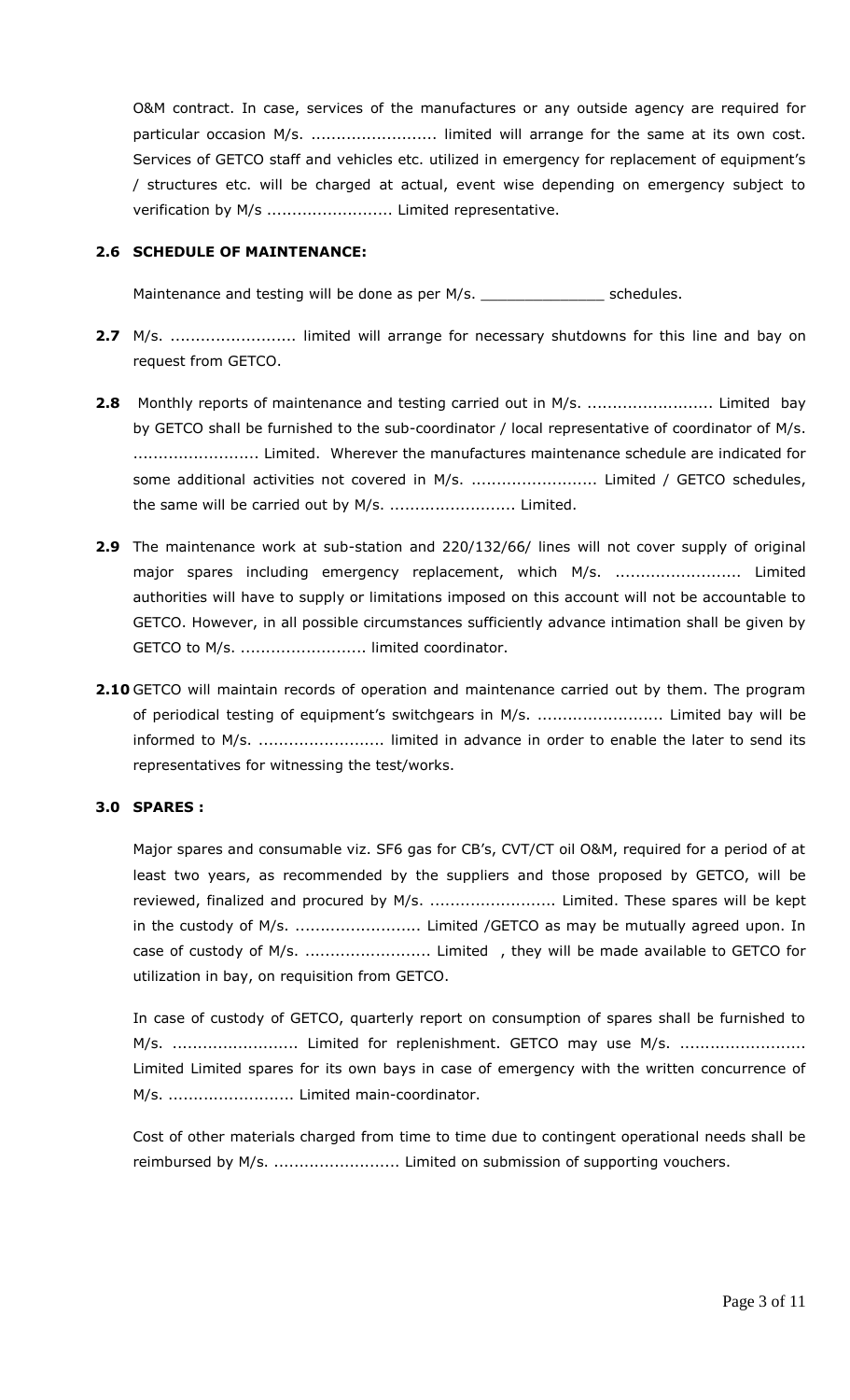#### **4.0 COMPENSATION :**

M/s. ......................... Limited will pay 1.5% cost of the erected equipment's per year with effect from **contain and all and all and all and set of the listed at CL. No. 2.0 with an escalation of 5% per** year, thereafter till the validity period of this O & M Agreement or mutually agreed period after the expiry of the validity period.

The summary of year wise charges will be as under considering 5 % escalation per year.

| 1st Year | 1.500% |
|----------|--------|
| 2nd Year | 1.575% |
| 3rd Year | 1.654% |
| 4th Year | 1.737% |
| 5th Year | 1.824% |

The cost of the erected equipment's in each bays is listed at Annexure-I.

To elaborate, the compensation for the first year will be as follows:-

**Equipment cost (inc. Erection) for both line & Bays : Rs. \_\_\_\_\_\_\_\_\_\_\_\_\_\_ /-**

**Cost of compensation for the first year : Rs. \_\_\_\_\_\_\_\_\_\_\_\_/-**

### **5.0 TAXES:**

Taxes will be charged extra.

#### **6.0 MODE OF PAYMENT:**

GETCO will submit yearly O&M bills to the M/s. ......................... Limited coordinator. The payment will be released by M/s................................ limited within 7 working days "Due Date" from the receipt of Invoice.

**6.1** In case payment is made after the due date, surcharge of 1.5% (18% p.a.) per month shall be charged up to the date of payment from the due date. Payment shall be made by local Cheque / demand draft payable to GETCO. (Due date shall be 7 days after issue of bills). The terms and conditions of GERC tariff regulations for mode of payment and recovery of DPC will be applicable from time to time.

#### **7.0 GETCO RESPONSIBILITY TOWARDS EQUIPEMENTS:**

GETCO would take all necessary care and precaution while handling the M/s. ........................ Limited equipment's for maintenance purpose. However, any accidental caused to the equipment during maintenance shall have to be made good by M/s. ........................... Limited and GETCO shall not be responsible for such damage.

#### **7.1 INSURANCE:**

GETCO takes full responsibility to take care of equipments. Any accidental damage caused to any equipment during the operation and maintenance shall have to be made good by M/s. ......................... Limited and GETCO shall not be responsible. M/s. ......................... Limited may cover appropriate insurance for equipment's at the M/s. ............................... Limited bay at their cost and lodging claims and processing them with insurance company for recovery.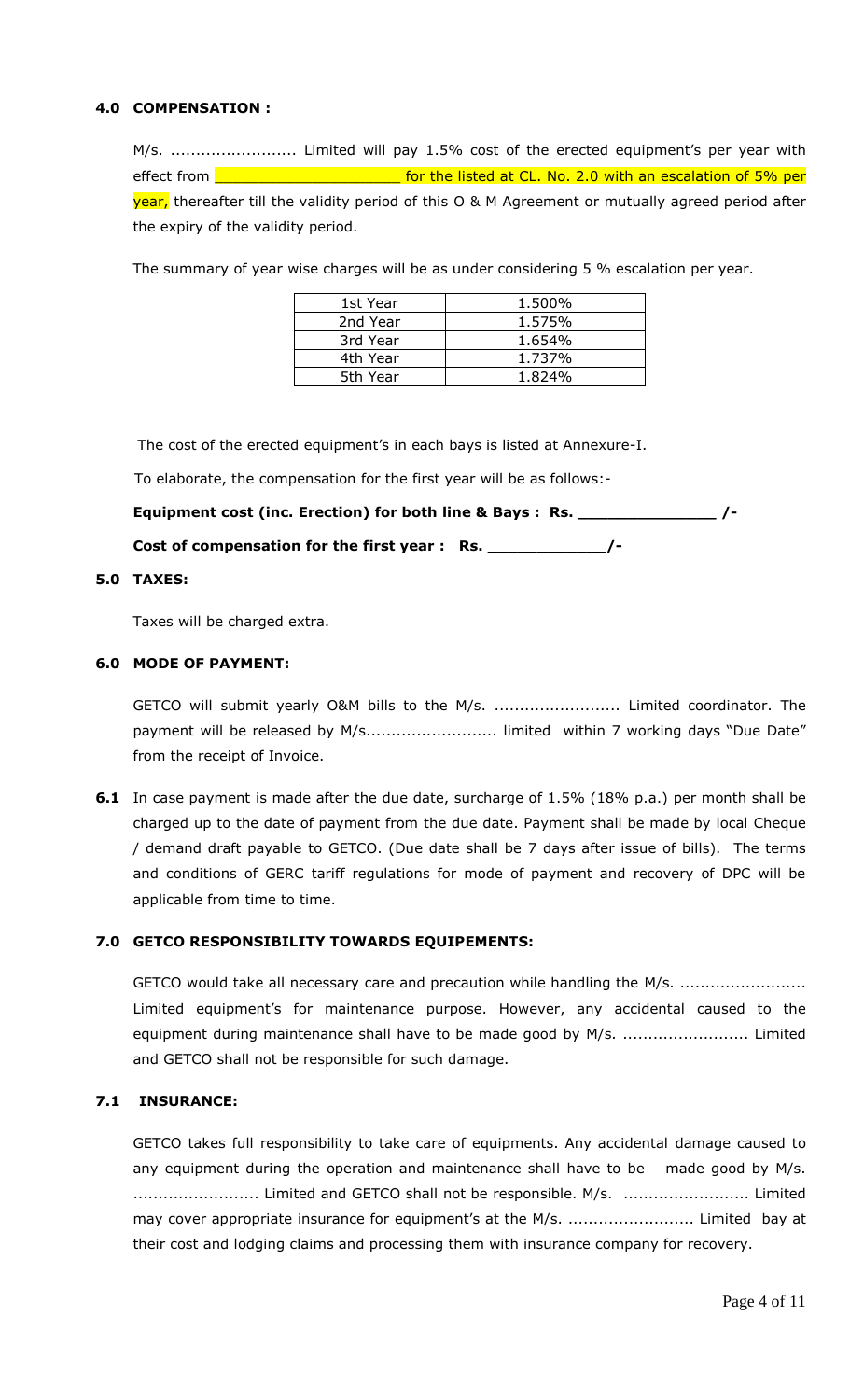#### **8.0 CO-ORDINATION:**

- **8.1** Main coordinator and sub-coordinator from M/s. ............................. Limited and GETCO side will be as per Annexure-II.
- **8.2** M/s. ......................... Limited authorized representative shall be permitted to visit control rooms and switchyards at the above 400 KV sub-station, after getting permission from GETCO (indicated at CL.NO.2.1) and shall be permitted to go through records of equipment's pertaining to M/s. .......................... Limited bay/cable.

#### **9.0 SETTLEMENT OF DISPUTES:**

If any dispute (s) or difference (s) arises out of or in relation to this O & M AGREEMENT, it shall in the first instance to be settled amicably between the parties at operating level. In case any dispute is not settled amicably, it shall referred to the Forum consisting of ED, M/s. ......................... Limited and Managing Director GETCO, Vadodara, who will resolve and/or decide the dispute(s), or difference (s) jointly and their decision in that regard shall be final and binding on the parties.

#### **10.0 FORCE MAJEURE:**

 The parties shall ensure due compliance with the terms of this Agreement. However, no party shall be liable for any loss or damage whatsoever arising out of failure to carry out terms of the Agreement to the extent that such a failure is due to force majeure events such as war, rebellion, mutiny, civil commotion, riot, strike, lock out, forces of nature, accident, act of god, act of govt. and any other reason beyond the control of concerned party.

#### **11.0 REPORTING:**

Concerned GETCO sub-station will report as under Daily Operation Data as per Annexure-III.

- **11.1** Daily operational data will be intimated by each sub-station on local P & T phone to the local representative of M/s. ............................. Limited every morning.
- **11.2** In case of any tripping, the information will be conveyed to M/s. ............................... Limited, using PLCC network and on local P&T phone to local representative of M/s. ........................ Limited immediately. Detailed tripping report in prescribed format shall be handed over to local representative.
- **11.3** Quarterly maintenance report will be sent to main coordinator in duplicate.
- 12.0 VALIDITY PERIOD : This O & M Agrement shall remain valid and binding to both the parties from date of taking over of the 66 KV line & bay of M/s ............................... Limited indicated vide (CL.NO.2.1) to be maintained by GETCO i.e. from ................ to dt. \_\_. \_\_\_.20\_\_\_ for period of 25 years. The validity period can be further extended on mutually agreed period between both the parties.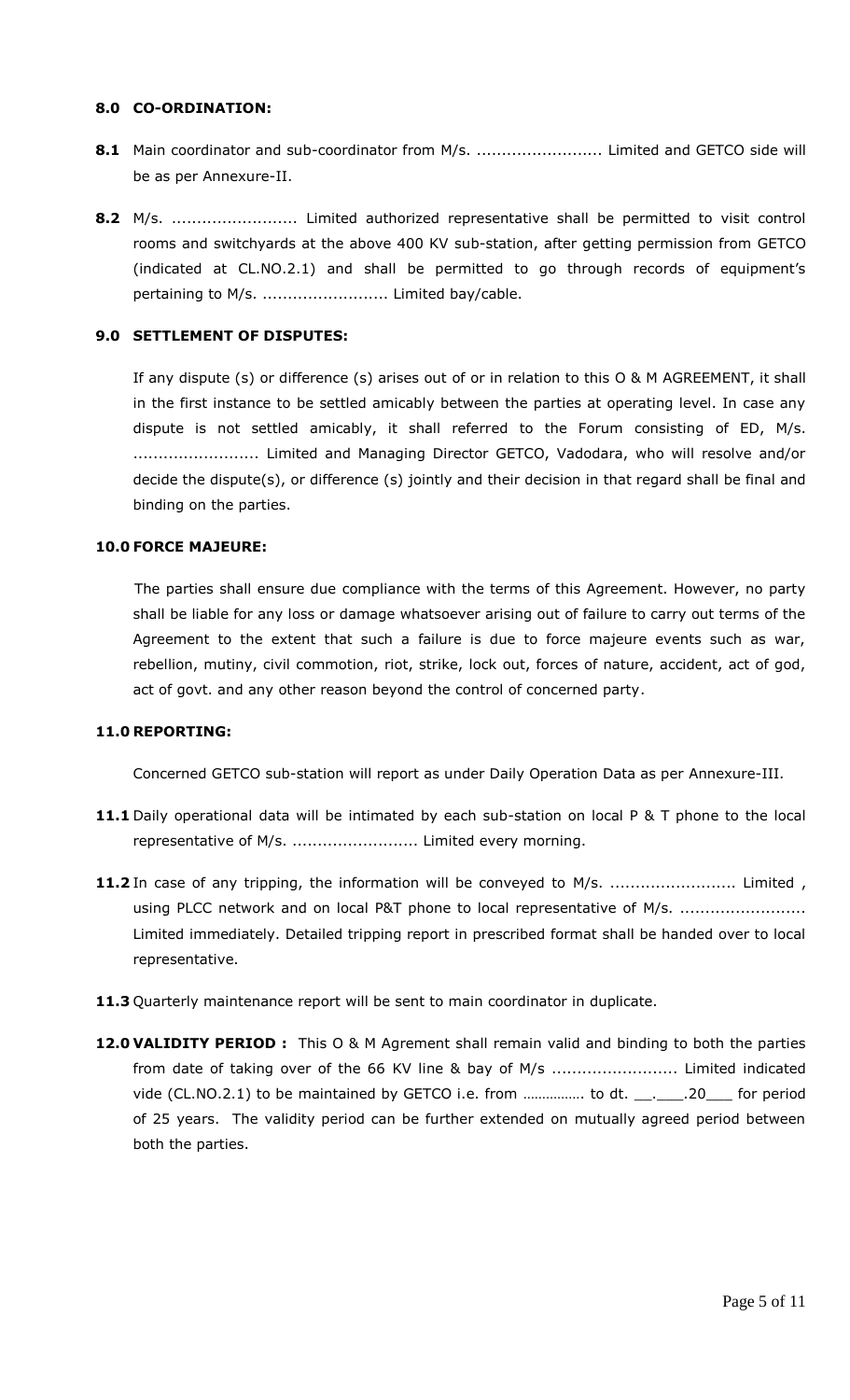Signed on this date month & year by & between.

**For M/s. ......................... Limited.**

## **WITNESSESS:**

1. \_\_\_\_\_\_\_\_\_\_\_\_\_\_\_\_\_\_\_\_

2. \_\_\_\_\_\_\_\_\_\_\_\_\_\_\_\_\_\_\_\_

## **For GUJRAT ENERGY TRANSMISSION CORPORATION LTD. VADODARA**

**CHIEF ENGINEER (R & C)** 

**WITNESSESS:**

1. \_\_\_\_\_\_\_\_\_\_\_\_\_\_\_\_\_\_\_\_

2. \_\_\_\_\_\_\_\_\_\_\_\_\_\_\_\_\_\_\_\_

Place: Vadodara

Date: \_\_\_\_\_\_\_\_\_\_\_\_\_\_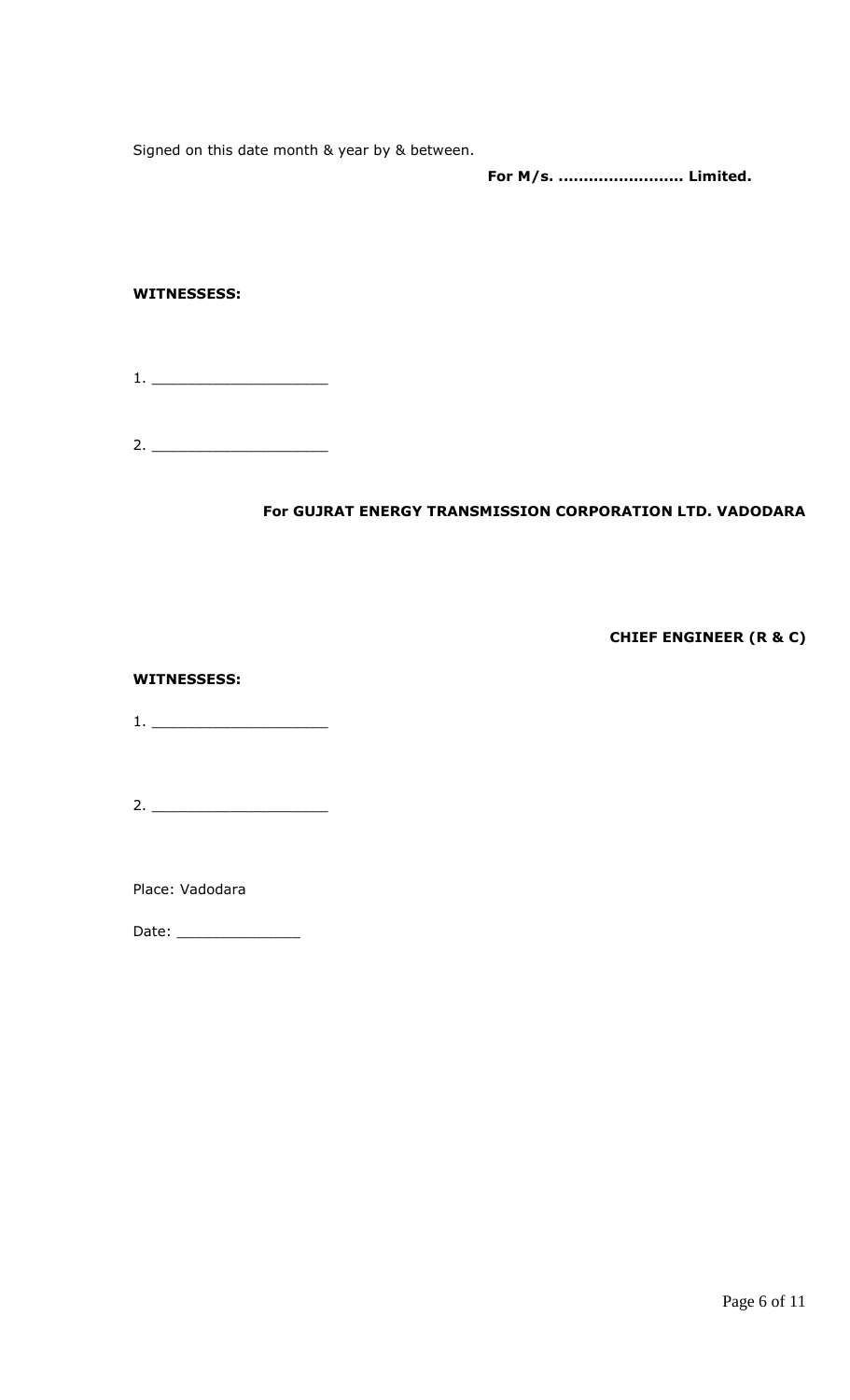# NOTE THIS IS SAMPLE CALCULATION YOU HAVE TO ADD YOUR ESTIMATE

### **ANNEXURE-I**

### **COST OF ERECTED EQUIPMENT AT 66KV BAY AT GETCO SUBSTATION**

| <b>PART-I (GETCO SS END)</b>                                                                                                                          |                                                                                                               |                |      |                               |                                              |
|-------------------------------------------------------------------------------------------------------------------------------------------------------|---------------------------------------------------------------------------------------------------------------|----------------|------|-------------------------------|----------------------------------------------|
| Estimate of Deposit work of erection of 66 Kv feeder bay at GETCO 66 KV r S/S<br>evacuation of  MW windfarm generation from M/s Sub-station at<br>for |                                                                                                               |                |      |                               |                                              |
|                                                                                                                                                       |                                                                                                               |                |      |                               |                                              |
| Sr.<br>No.                                                                                                                                            | <b>Particulars</b>                                                                                            | Qty            | Unit | <b>Unit Rate</b><br>in Rs.    | Total AO & M<br><b>Agreementnt</b><br>in Rs. |
| A                                                                                                                                                     | 66 KV L.A.                                                                                                    | 3              | Nos. |                               |                                              |
| B                                                                                                                                                     | 66 KV Isolator with E/B                                                                                       | $\mathbf{1}$   | Set  |                               |                                              |
| C                                                                                                                                                     | 66 KV Isolator without E/B                                                                                    | $\mathbf{1}$   | Set. |                               |                                              |
| D                                                                                                                                                     | 66 KV SF6 Breaker                                                                                             | $\mathbf{1}$   | Nos. |                               |                                              |
| E                                                                                                                                                     | 66 KV C.T.                                                                                                    | 3              | Nos. |                               |                                              |
| $\mathsf F$                                                                                                                                           | 66 KV Feeder C & R Panel                                                                                      | $\mathbf{1}$   | Nos. |                               |                                              |
| G                                                                                                                                                     | 66 KV PI                                                                                                      | $\overline{3}$ | Nos. |                               |                                              |
| H                                                                                                                                                     | Control Cable with cubicals                                                                                   | L.S            | L.S  |                               |                                              |
| $\rm I$                                                                                                                                               | S/S Structure material for gantry/LA/CT/PI etc.                                                               | 5              | MT   |                               |                                              |
| $\mathsf J$                                                                                                                                           | B/N for 66Kv G.I. Structure                                                                                   | $\mathbf{1}$   | MT   |                               |                                              |
| К                                                                                                                                                     | Civil work of bays including cable trench                                                                     | L.S            | L.S  |                               |                                              |
| L                                                                                                                                                     | Clamp, connectors, conductor & earthing works                                                                 | L.S            | L.S  |                               |                                              |
| M                                                                                                                                                     | Yard lighting work for feeder bay & Fire fighting<br>equipments                                               | L.S            | L.S  |                               |                                              |
| ${\sf N}$                                                                                                                                             | Bus bar strengthening work                                                                                    | L.S            | L.S  |                               |                                              |
| $\circ$                                                                                                                                               | Providing VHF/Alternative communication                                                                       | L.S            | L.S  |                               |                                              |
| P                                                                                                                                                     | 66KV single Phase PT with structure having<br>Voltage Ratio 66KV/110 V (Dead line PT)                         | 1              | Nos. |                               |                                              |
| Q                                                                                                                                                     | No volt relay                                                                                                 | $\mathbf{1}$   | Nos. |                               |                                              |
| R                                                                                                                                                     | Directional Numerical OC-Earth Fault Relay                                                                    | 1              | Nos. |                               |                                              |
| S                                                                                                                                                     | Installation of Line meter (Voltmeter)                                                                        | 1              | Nos. |                               |                                              |
| $\mathbf{1}$                                                                                                                                          |                                                                                                               |                |      | <b>Total Cost of Material</b> |                                              |
| $\overline{2}$                                                                                                                                        | 10% Contingency on Material Cost                                                                              |                |      |                               |                                              |
| 3                                                                                                                                                     | TOTAL COST OF MATERIAL (1+2)                                                                                  |                |      |                               |                                              |
| $\overline{4}$                                                                                                                                        | Labour / Erection (10% of Total Cost of Material)                                                             |                |      |                               |                                              |
| 5                                                                                                                                                     | 10% Contingency on Erection / Labour charge                                                                   |                |      |                               |                                              |
| $\boldsymbol{6}$                                                                                                                                      | <b>TOTAL ERECTION / LABOUR CHARGES (4+5)</b>                                                                  |                |      |                               |                                              |
|                                                                                                                                                       | 18% GST to be reimbursed by applicant to Contractor on Point no. 6                                            |                |      |                               |                                              |
| $\overline{7}$                                                                                                                                        | a) 9% CGST on (6)                                                                                             |                |      |                               |                                              |
|                                                                                                                                                       | b) 9% SGST on (6)                                                                                             |                |      |                               |                                              |
|                                                                                                                                                       | Total GST to be reimbursed by applicant on point no. 6 $(a+b)$                                                |                |      |                               |                                              |
| 8                                                                                                                                                     | Total Cost of Labour (6+7)                                                                                    |                |      |                               |                                              |
| 9                                                                                                                                                     | Sub Total $(3+8)$                                                                                             |                |      |                               |                                              |
| 10                                                                                                                                                    | Add: Welfare Cess (1%)                                                                                        |                |      |                               |                                              |
| 11                                                                                                                                                    |                                                                                                               |                |      | Sub Total $(9+10)$            |                                              |
| 12                                                                                                                                                    | 7.5% Supervision Charges (7.5% on point no. 11)                                                               |                |      |                               |                                              |
| 13                                                                                                                                                    |                                                                                                               |                |      | Total $(11+12)$               |                                              |
|                                                                                                                                                       |                                                                                                               |                |      |                               |                                              |
|                                                                                                                                                       | <b>Estimated aO &amp; M Agreementnt of Part - I under Option - 3 (Work to</b><br>be carried out by Developer) |                |      |                               |                                              |
|                                                                                                                                                       |                                                                                                               |                |      |                               |                                              |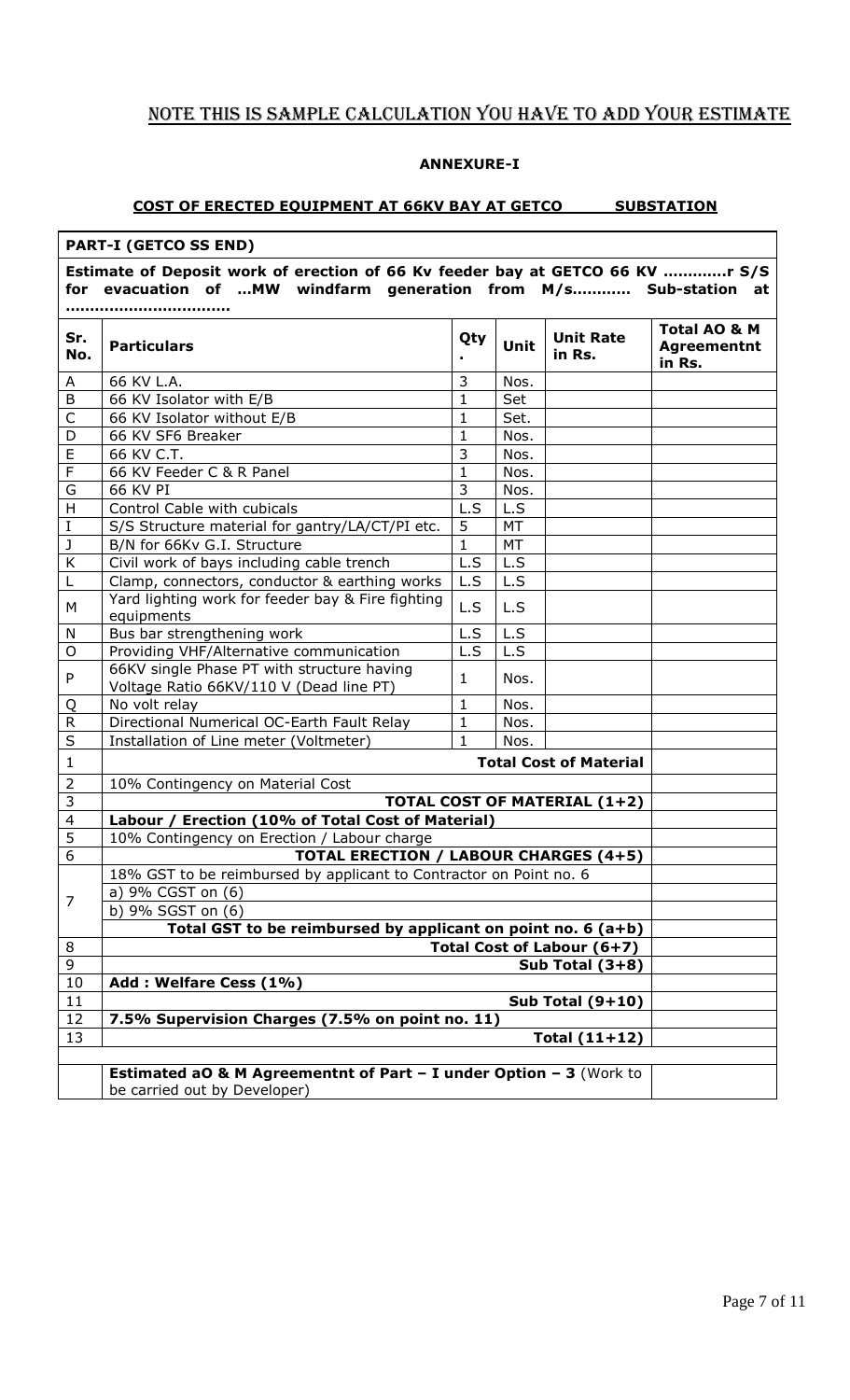|                | Estimate of deposit work for erection of 1 No. of 66Kv Feeder bay at the wind developer's 66Kv switchyard<br>for evacuation of MW wind farm generation of M/s.  from their wind farm located at Village |                |      |                               |                                           |
|----------------|---------------------------------------------------------------------------------------------------------------------------------------------------------------------------------------------------------|----------------|------|-------------------------------|-------------------------------------------|
| Sr.<br>No.     | <b>Particulars</b>                                                                                                                                                                                      | Qty.           | Unit | <b>Unit Rate</b><br>in Rs.    | Total AO & M<br><b>Agreementnt</b><br>Rs. |
| A              | 66 KV L.A.                                                                                                                                                                                              | 3              | Nos. |                               |                                           |
| B              | 66 KV Isolator with E/B                                                                                                                                                                                 | 1              | Set  |                               |                                           |
| $\mathsf{C}$   | 66 KV Solid core Insulator (PI)                                                                                                                                                                         | 3              | Nos. |                               |                                           |
| D              | 66 KV CT metering 0.2S Class                                                                                                                                                                            | 3              | Nos. |                               |                                           |
| E              | 66 KV PT 0.2 Class (with Structure)                                                                                                                                                                     | $\overline{3}$ | Nos. |                               |                                           |
| F              | S/S Structure material for gantry/LA/PI etc.                                                                                                                                                            | L.S            | L.S  |                               |                                           |
| G              | Civil Works if any                                                                                                                                                                                      | L.S            | L.S  |                               |                                           |
| H              | Clamp, connectors, conductor, Earthing works                                                                                                                                                            | L.S            | L.S  |                               |                                           |
| $\bf{I}$       | Providing VHF / Alternative communication                                                                                                                                                               | L.S            | L.S  |                               |                                           |
| J              | 66KV single Phase PT with structure having<br>Voltage Ratio 66KV/110V (Dead Line PT)                                                                                                                    | $\mathbf{1}$   | No.  |                               |                                           |
| K              | <b>Control Cable</b>                                                                                                                                                                                    | L.S            | L.S  |                               |                                           |
| L              | No volt relay                                                                                                                                                                                           | $\mathbf{1}$   | No.  |                               |                                           |
| M              | Directional Numerical OC-Earth Fault Relay                                                                                                                                                              | $\mathbf{1}$   | No.  |                               |                                           |
| N              | Installation of Line meter (Voltmeter)                                                                                                                                                                  | $\mathbf{1}$   | No.  |                               |                                           |
| 1              |                                                                                                                                                                                                         |                |      | <b>Total Cost of Material</b> |                                           |
| $\overline{2}$ | 10% Contingency on Material Cost                                                                                                                                                                        |                |      |                               |                                           |
| 3              | Total Cost of Material (1+2)                                                                                                                                                                            |                |      |                               |                                           |
| $\overline{4}$ | Labour / Erection Charges (10% of total Cost of Material)                                                                                                                                               |                |      |                               |                                           |
| 5              | 10% Contingency on Erection / Labour charge                                                                                                                                                             |                |      |                               |                                           |
| 6              | <b>TOTAL ERECTION / LABOUR CHARGES (4+5)</b>                                                                                                                                                            |                |      |                               |                                           |
|                | 18% GST to be reimbursed by applicant to contractor on point No. 6                                                                                                                                      |                |      |                               |                                           |
| $\overline{7}$ | a) 9% CGST on (6)                                                                                                                                                                                       |                |      |                               |                                           |
|                | b) 9% SGST on (6)                                                                                                                                                                                       |                |      |                               |                                           |
|                | Total GST to be reimbursed by applicant on Point no. 6 (a+b)                                                                                                                                            |                |      |                               |                                           |
| 8              |                                                                                                                                                                                                         |                |      | Total Cost of Labour (6+7)    |                                           |
| 9              |                                                                                                                                                                                                         |                |      | Sub Total $(3+8)$             |                                           |
| 10             | Add: Welfare Cess (1%)                                                                                                                                                                                  |                |      |                               |                                           |
| 11             |                                                                                                                                                                                                         |                |      | Sub Total $(9+10)$            |                                           |
| 12             | 7.5% Supervision Charges (7.5% on point no. 11)                                                                                                                                                         |                |      |                               |                                           |
| 13             |                                                                                                                                                                                                         |                |      | Total $(11+12)$               |                                           |
|                |                                                                                                                                                                                                         |                |      |                               |                                           |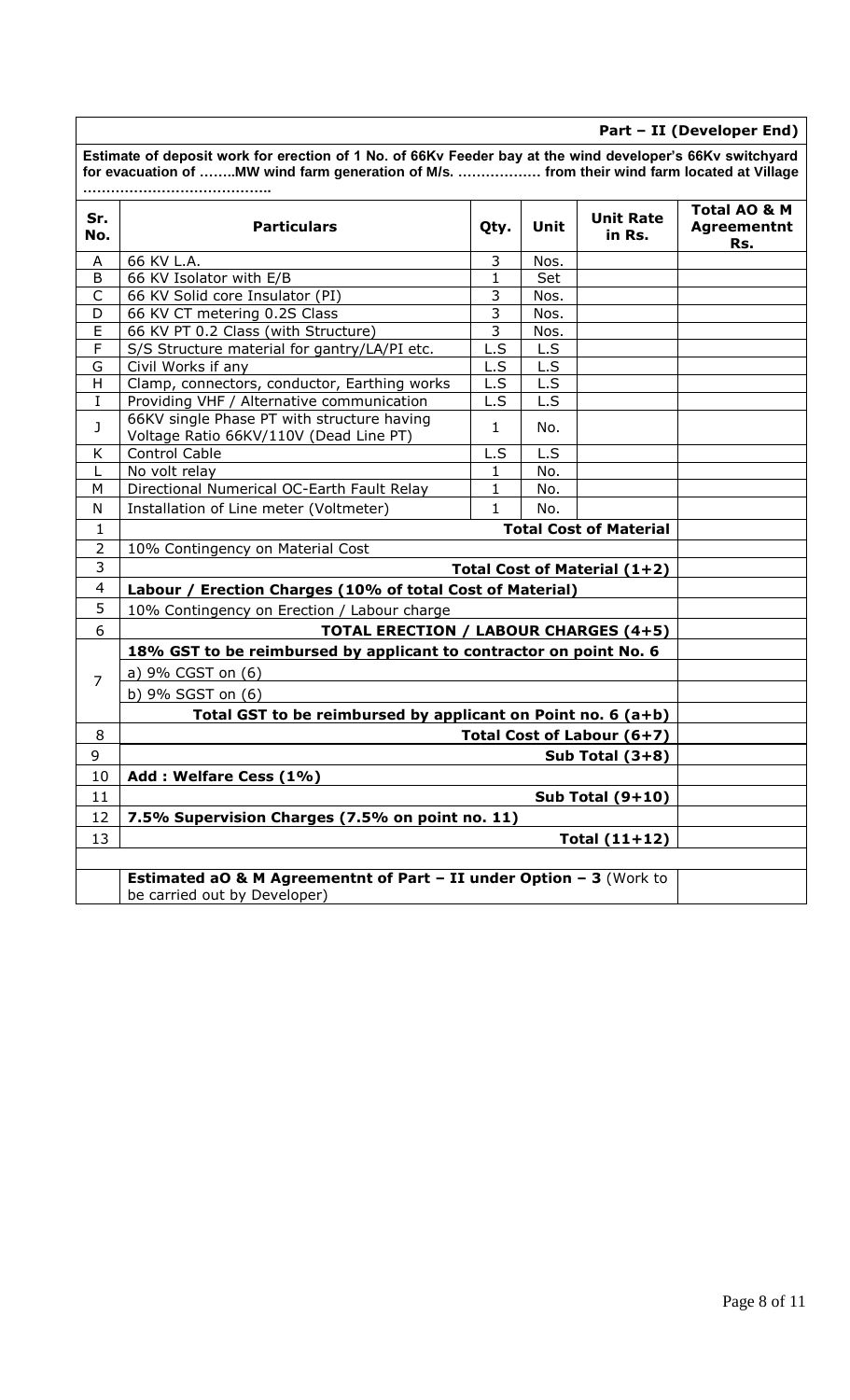| Part - III (LINE) |                                                                                                                                                                                                                                  |      |    |                                        |  |
|-------------------|----------------------------------------------------------------------------------------------------------------------------------------------------------------------------------------------------------------------------------|------|----|----------------------------------------|--|
|                   | Estimate of deposit work for erection of 1 No. of 66Kv Transmission line from 66Kv  S/S to the<br>switchyard of wind developer S/S for evacuation of MW wind farm generation of M/s.  from<br>their wind farm located at Village |      |    |                                        |  |
| Sr.<br>No.        | <b>Unit Rate in</b><br><b>Particulars</b><br>Unit<br>Qty.<br>Rs.                                                                                                                                                                 |      |    | Total O & M<br><b>Agreement</b><br>Rs. |  |
| A                 | Material Cost of 66KV S/C line on S/C Panther<br>tower with ACSR Panther conductor from 66KV<br>S/S to Switchyard of M/s.  Limited.                                                                                              | 1.75 | Km | 12,63,000.00                           |  |
| $\mathbf{1}$      |                                                                                                                                                                                                                                  |      |    | <b>Sub Total of Material cost (A)</b>  |  |
| $\overline{2}$    |                                                                                                                                                                                                                                  |      |    | 10% Contingency on Material Cost       |  |
| $\overline{3}$    |                                                                                                                                                                                                                                  |      |    | <b>TOTAL COST OF MATERIAL (1+2)</b>    |  |
| A                 | Labor Cost of 66Kv S/C line on S/C Panther<br>tower with ACSR Panther conductor from 66KV<br>S/S to Switchyard of M/s.  Limited.                                                                                                 | 1.75 | Km | 6,49,000.00                            |  |
| $\overline{4}$    | Sub Total of Labour cost (A)                                                                                                                                                                                                     |      |    |                                        |  |
|                   | 5<br>10% Contingency on Erection / Labour Charge                                                                                                                                                                                 |      |    |                                        |  |
|                   | 6<br><b>TOTAL ERECTION / LABOUR CHARGES (4+5)</b>                                                                                                                                                                                |      |    |                                        |  |
| $\overline{7}$    | 18% GST to be reimbursed by applicant to Contractor on Point No. 6<br>a) 9% CGST on (6)<br>b) 9% SGST on (6)                                                                                                                     |      |    |                                        |  |
| 8                 | Total GST to be reimbursed by applicant on point no. $6(a+b)$                                                                                                                                                                    |      |    |                                        |  |
| 9                 | Total Cost of Labour (6+7)                                                                                                                                                                                                       |      |    |                                        |  |
|                   |                                                                                                                                                                                                                                  |      |    | Sub Total $(3+8)$                      |  |
| 10                | Add: Welfare Cess (1%)                                                                                                                                                                                                           |      |    |                                        |  |
| 11                |                                                                                                                                                                                                                                  |      |    | Sub Total $(9+10)$                     |  |
| 12                | 7.5% Supervision Charges (7.5% on point no. 11)                                                                                                                                                                                  |      |    |                                        |  |
| 13                |                                                                                                                                                                                                                                  |      |    | Total $(11+12)$                        |  |
|                   |                                                                                                                                                                                                                                  |      |    |                                        |  |
|                   | <b>Estimated O &amp; M Agreementnt of Part - III under Option - 3</b> (work to<br>be carried out by Developer)                                                                                                                   |      |    |                                        |  |
|                   |                                                                                                                                                                                                                                  |      |    |                                        |  |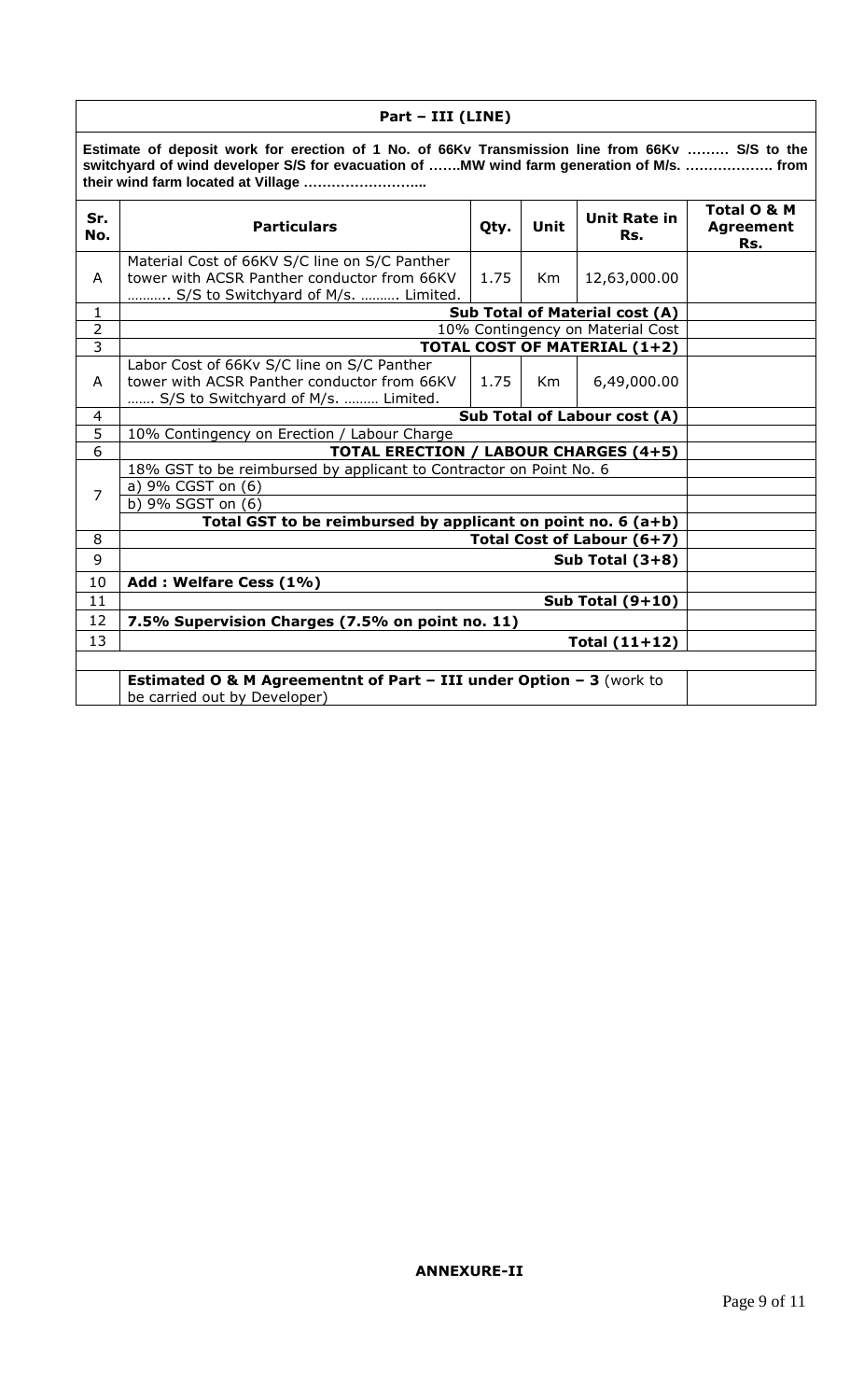# **COORDINATORS FROM M/s. ………………… & GETCO**

| SR.<br>NO. | <b>NAME</b><br>ΟF<br><b>SUBSTATION</b> | <b>GETCO COORDINATORS</b> |                            | Limited<br>M/s.<br><b>COORDINATORS</b>   |                      |
|------------|----------------------------------------|---------------------------|----------------------------|------------------------------------------|----------------------|
|            |                                        | <b>MAIN</b>               | <b>SUB</b>                 | MAIN                                     | <b>SUB</b>           |
| <b>.</b>   | 66KV<br>M/s.<br><br>Limited substation |                           | SE<br>(TR)<br><b>GETCO</b> | <b>GENERAL</b><br>MANAGER<br>(TECHNICAL) | MANAGER<br>(PROJECT) |